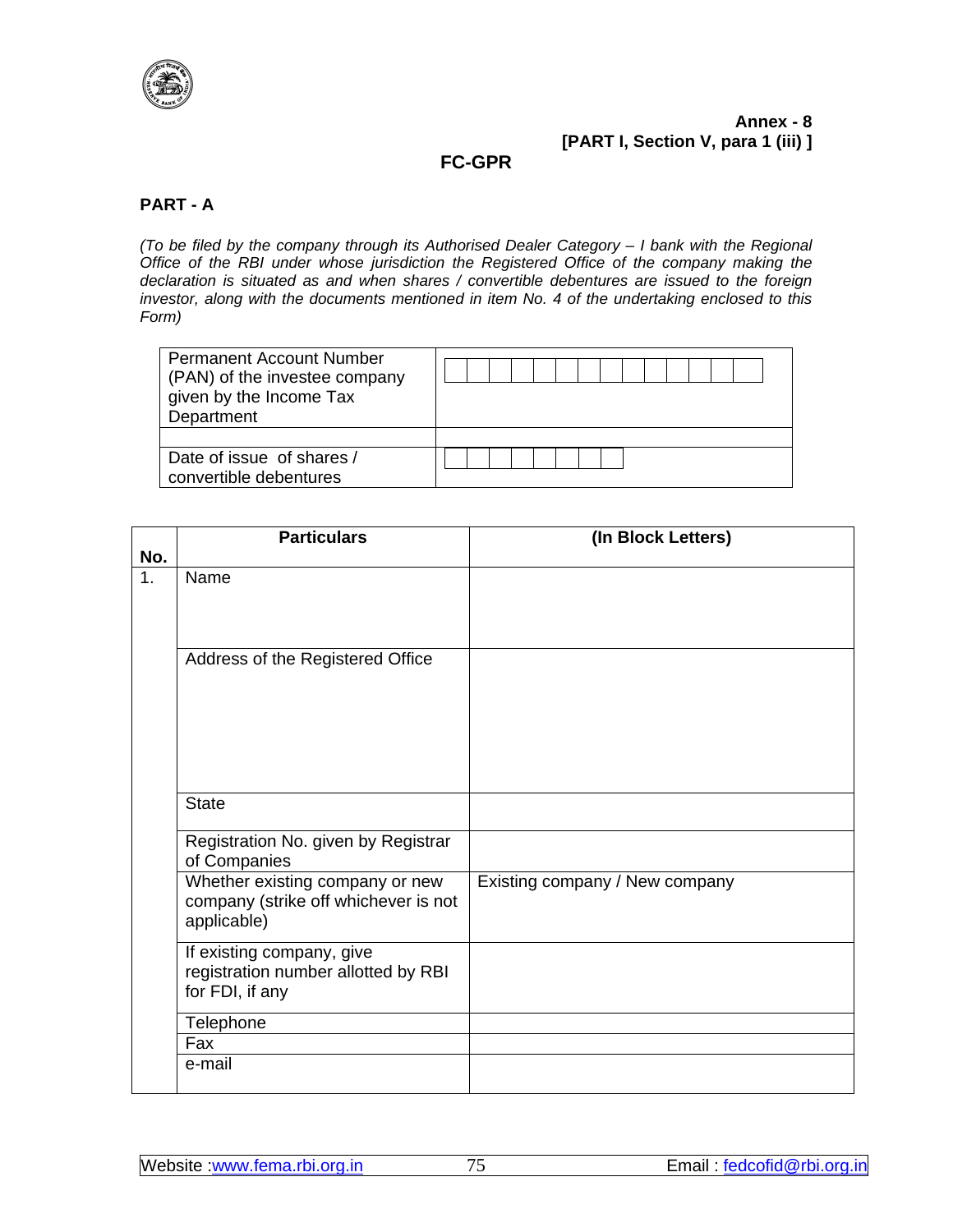<span id="page-1-0"></span>

| 2. | Description of the main business                      |                                  |
|----|-------------------------------------------------------|----------------------------------|
|    | activity                                              |                                  |
|    |                                                       |                                  |
|    |                                                       |                                  |
|    |                                                       |                                  |
|    |                                                       |                                  |
|    | NIC Code                                              |                                  |
|    | Location of the project and NIC                       |                                  |
|    | code for the district where the                       |                                  |
|    | project is located                                    |                                  |
|    | Percentage of FDI allowed as per                      |                                  |
|    | FDI policy                                            |                                  |
|    | State whether FDI is allowed under                    | Automatic Route / Approval Route |
|    | Automatic Route or Approval Route                     |                                  |
|    | (strike out whichever is not                          |                                  |
|    | applicable)                                           |                                  |
| 3  | Details of the foreign investor / collaborator*       |                                  |
|    | Name                                                  |                                  |
|    |                                                       |                                  |
|    | <b>Address</b>                                        |                                  |
|    |                                                       |                                  |
|    |                                                       |                                  |
|    |                                                       |                                  |
|    | Country                                               |                                  |
|    |                                                       |                                  |
|    |                                                       |                                  |
|    |                                                       |                                  |
|    |                                                       |                                  |
|    | Constitution / Nature of the                          |                                  |
|    | investing Entity                                      |                                  |
|    | [Specify whether                                      |                                  |
|    | 1. Individual                                         |                                  |
|    | 2. Company                                            |                                  |
|    | 3. FII                                                |                                  |
|    | 4. FVCI                                               |                                  |
|    | 5. Foreign Trust                                      |                                  |
|    | 6. Private Equity Fund<br>7. Pension / Provident Fund |                                  |
|    | Sovereign Wealth Fund<br>8.                           |                                  |
|    | $(SWF)^{23}$                                          |                                  |
|    | Partnership / Proprietorship<br>9.                    |                                  |
|    | <b>Firm</b>                                           |                                  |
|    | 10. Financial Institution                             |                                  |
|    | 11. NRIs / PIO                                        |                                  |
|    | 12. Others (please specify)]                          |                                  |
|    |                                                       |                                  |
|    | Date of incorporation                                 |                                  |

 ∗ If there is more than one foreign investor/collaborator, separate Annex may be included for items 3 and 4 of the Form.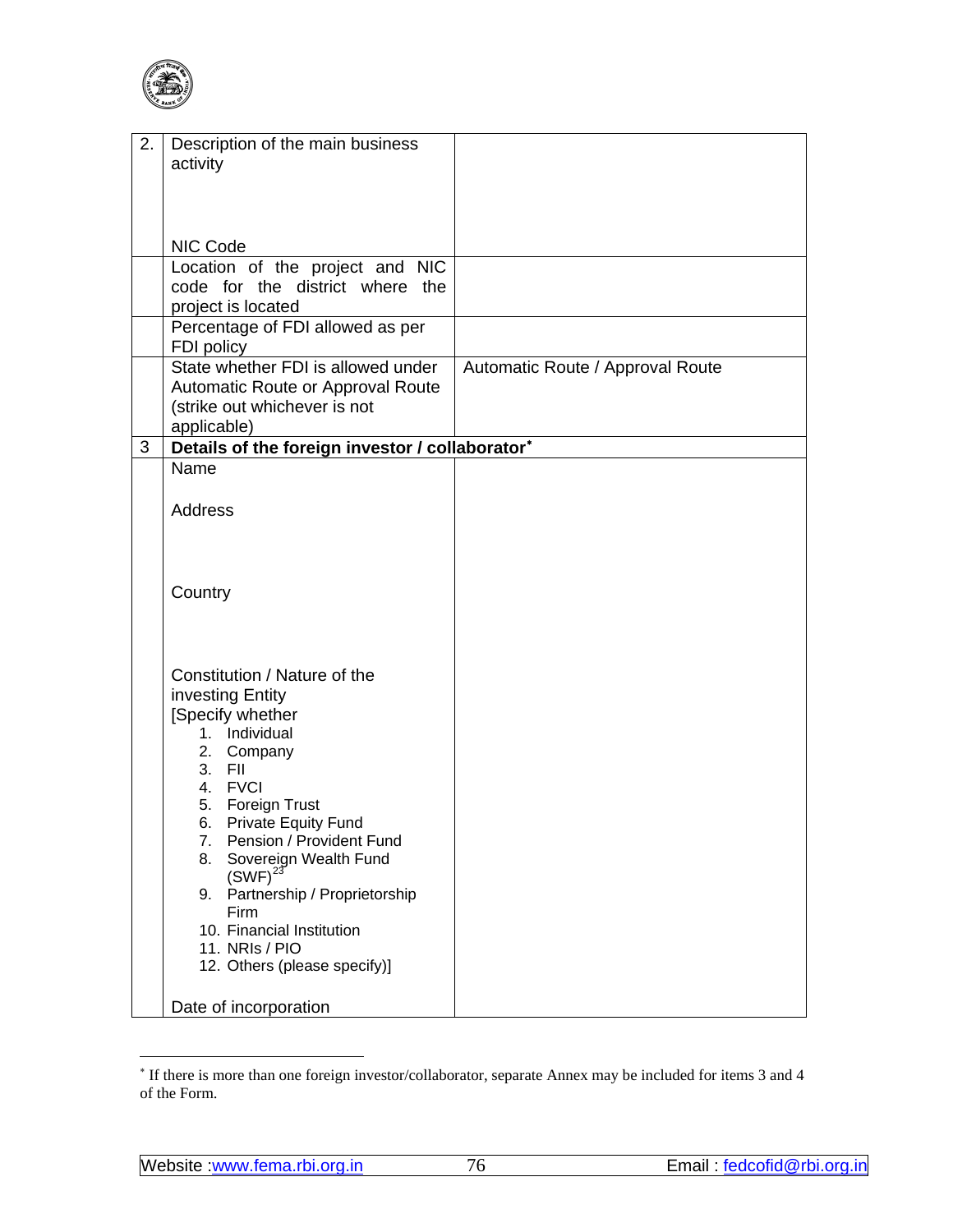

| 4   |     | <b>Particulars of Shares / Convertible Debentures Issued</b> |               |                 |               |                |                    |                        |
|-----|-----|--------------------------------------------------------------|---------------|-----------------|---------------|----------------|--------------------|------------------------|
| (a) |     | Nature and date of issue                                     |               |                 |               |                |                    |                        |
|     |     | <b>Nature of issue</b>                                       |               |                 | Date of issue |                | Number of shares/  |                        |
|     |     |                                                              |               |                 |               |                |                    | convertible debentures |
|     | 01  | IPO / FPO                                                    |               |                 |               |                |                    |                        |
|     | 02  | Preferential allotment /                                     |               |                 |               |                |                    |                        |
|     |     | private placement                                            |               |                 |               |                |                    |                        |
|     | 03  | <b>Rights</b>                                                |               |                 |               |                |                    |                        |
|     | 04  | <b>Bonus</b>                                                 |               |                 |               |                |                    |                        |
|     | 05  | <b>Conversion of ECB</b>                                     |               |                 |               |                |                    |                        |
|     | 06  | Conversion of royalty                                        |               |                 |               |                |                    |                        |
|     |     | (including lump sum                                          |               |                 |               |                |                    |                        |
|     |     | payments)                                                    |               |                 |               |                |                    |                        |
|     | 07  | Conversion against import                                    |               |                 |               |                |                    |                        |
|     |     | of capital goods by units in                                 |               |                 |               |                |                    |                        |
|     |     | <b>SEZ</b>                                                   |               |                 |               |                |                    |                        |
|     | 08  | <b>ESOPs</b>                                                 |               |                 |               |                |                    |                        |
|     | 09  | <b>Share Swap</b>                                            |               |                 |               |                |                    |                        |
|     | 10  | Others (please specify)                                      |               |                 |               |                |                    |                        |
|     |     | <b>Total</b>                                                 |               |                 |               |                |                    |                        |
| (b) |     | Type of security issued                                      |               |                 |               |                |                    |                        |
|     | No. | <b>Nature of</b>                                             | <b>Number</b> | <b>Maturity</b> | Face          | <b>Premium</b> | <b>Issue</b>       | Amount of              |
|     |     | security                                                     |               |                 | value         |                | Price per<br>share | inflow*                |
|     | 01  | Equity                                                       |               |                 |               |                |                    |                        |
|     | 02  | Compulsorily                                                 |               |                 |               |                |                    |                        |
|     |     | Convertible                                                  |               |                 |               |                |                    |                        |
|     | 03  | Debentures                                                   |               |                 |               |                |                    |                        |
|     |     | Compulsorily<br>Convertible                                  |               |                 |               |                |                    |                        |
|     |     | Preference                                                   |               |                 |               |                |                    |                        |
|     |     | shares                                                       |               |                 |               |                |                    |                        |
|     | 04  | Others                                                       |               |                 |               |                |                    |                        |
|     |     | (please<br>specify)                                          |               |                 |               |                |                    |                        |
|     |     | <b>Total</b>                                                 |               |                 |               |                |                    |                        |

i) In case the issue price is greater than the face value please give break up of the premium received.

ii) \* In case the issue is against conversion of ECB or royalty or against import of capital goods by units in SEZ, a Chartered Accountant's Certificate certifying the amount outstanding on the date of conversion

| (C) | Break up of premium | Amount |
|-----|---------------------|--------|
|     | Control Premium     |        |
|     | Non competition fee |        |
|     | Others <sup>@</sup> |        |
|     | Total               |        |

<sup>&</sup>lt;sup>23</sup> SWF means a Government investment vehicle which is funded by foreign exchange assets, and which manages those assets separately from the official reserves of the monetary authorities.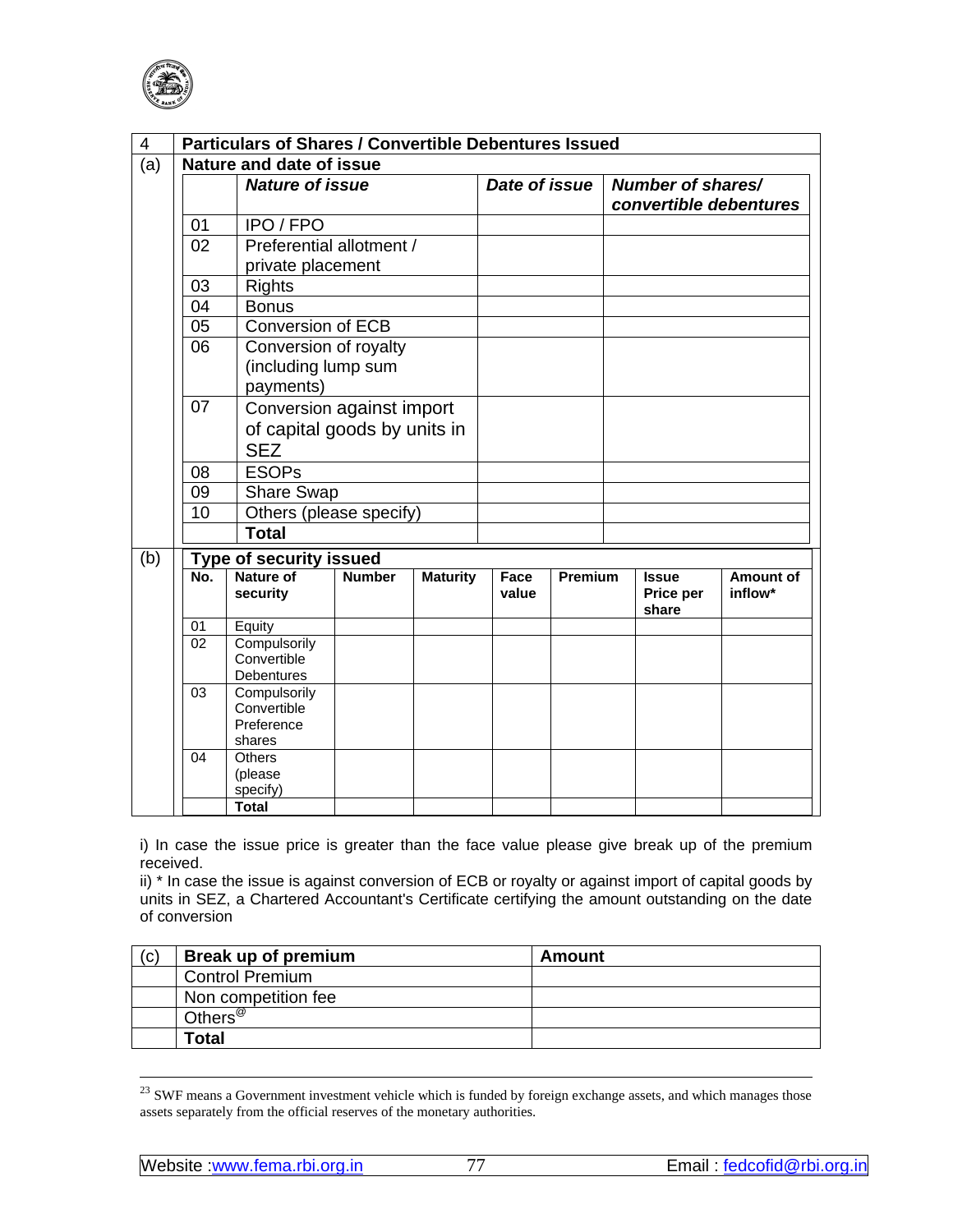

# @ *please specify the nature*

| (d) |             | Total inflow (in Rupees) on account of                                                    |                     |                              |           |       |                                  |          |  |
|-----|-------------|-------------------------------------------------------------------------------------------|---------------------|------------------------------|-----------|-------|----------------------------------|----------|--|
|     |             | issue of shares / convertible debentures to                                               |                     |                              |           |       |                                  |          |  |
|     |             | non-residents (including premium, if any)                                                 |                     |                              |           |       |                                  |          |  |
|     | vide        |                                                                                           |                     |                              |           |       |                                  |          |  |
|     |             | (i) Remittance through AD:                                                                |                     |                              |           |       |                                  |          |  |
|     |             | (ii) Debit to NRE/FCNR A/c with                                                           |                     |                              |           |       |                                  |          |  |
|     | <b>Bank</b> |                                                                                           |                     |                              |           |       |                                  |          |  |
|     |             | (iii) Others (please specify)                                                             |                     |                              |           |       |                                  |          |  |
|     |             |                                                                                           |                     |                              |           |       |                                  |          |  |
|     |             | Date of reporting of (i) and (ii) above to RBI                                            |                     |                              |           |       |                                  |          |  |
|     |             | under Para 9 (1) A of Schedule I to                                                       |                     |                              |           |       |                                  |          |  |
|     |             | Notification No. FEMA 20 /2000-RB dated                                                   |                     |                              |           |       |                                  |          |  |
| (e) |             | May 3, 2000, as amended from time to time.<br>Disclosure of fair value of shares issued** |                     |                              |           |       |                                  |          |  |
|     |             | We are a listed company and the market                                                    |                     |                              |           |       |                                  |          |  |
|     |             | value of a share as on date of the issue is*                                              |                     |                              |           |       |                                  |          |  |
|     |             | We are an un-listed company and the fair                                                  |                     |                              |           |       |                                  |          |  |
|     |             | value of a share is*                                                                      |                     |                              |           |       |                                  |          |  |
|     |             | before issue of shares                                                                    |                     |                              |           |       | *(Please indicate as applicable) |          |  |
|     |             | 5. Post issue pattern of shareholding                                                     |                     |                              |           |       |                                  |          |  |
|     |             |                                                                                           |                     | <b>Equity</b>                |           |       | <b>Compulsorily</b>              |          |  |
|     |             |                                                                                           |                     |                              |           |       | convertible                      |          |  |
|     |             |                                                                                           |                     |                              |           |       | <b>Preference</b>                |          |  |
|     |             |                                                                                           |                     |                              |           |       |                                  |          |  |
|     |             |                                                                                           |                     |                              |           |       | Shares/                          |          |  |
|     |             |                                                                                           |                     |                              |           |       | <b>Debentures</b>                |          |  |
|     |             | Investor category                                                                         |                     |                              |           |       |                                  |          |  |
|     |             |                                                                                           |                     |                              |           |       |                                  |          |  |
|     |             |                                                                                           | No.<br>of<br>shares | Amount<br>(Face<br>Value) Rs | $\approx$ | टें ह | (Face<br>Value) Rs.<br>Amount    | $\aleph$ |  |
|     |             |                                                                                           |                     |                              |           |       |                                  |          |  |
| a)  | 01          | <b>Non-Resident</b><br><b>Individuals</b>                                                 |                     |                              |           |       |                                  |          |  |
|     | 02          | <b>Companies</b>                                                                          |                     |                              |           |       |                                  |          |  |
|     | 03          | <b>FIIs</b>                                                                               |                     |                              |           |       |                                  |          |  |
|     | 04          | <b>FVCIs</b>                                                                              |                     |                              |           |       |                                  |          |  |
|     | 05          | <b>Foreign Trusts</b>                                                                     |                     |                              |           |       |                                  |          |  |
|     | 06          | <b>Private Equity Funds</b>                                                               |                     |                              |           |       |                                  |          |  |
|     | 07          | <b>Pension/ Provident Funds</b>                                                           |                     |                              |           |       |                                  |          |  |
|     | 08          | <b>Sovereign Wealth Funds</b>                                                             |                     |                              |           |       |                                  |          |  |
|     | 09          | <b>Partnership/ Proprietorship</b>                                                        |                     |                              |           |       |                                  |          |  |
|     |             | <b>Firms</b>                                                                              |                     |                              |           |       |                                  |          |  |
|     | 10          | <b>Financial Institutions</b>                                                             |                     |                              |           |       |                                  |          |  |
|     | 11          | <b>NRIS/PIO</b>                                                                           |                     |                              |           |       |                                  |          |  |
|     | 12          | <b>Others (please specify)</b><br><b>Sub Total</b>                                        |                     |                              |           |       |                                  |          |  |
| b)  |             | <b>Resident</b>                                                                           |                     |                              |           |       |                                  |          |  |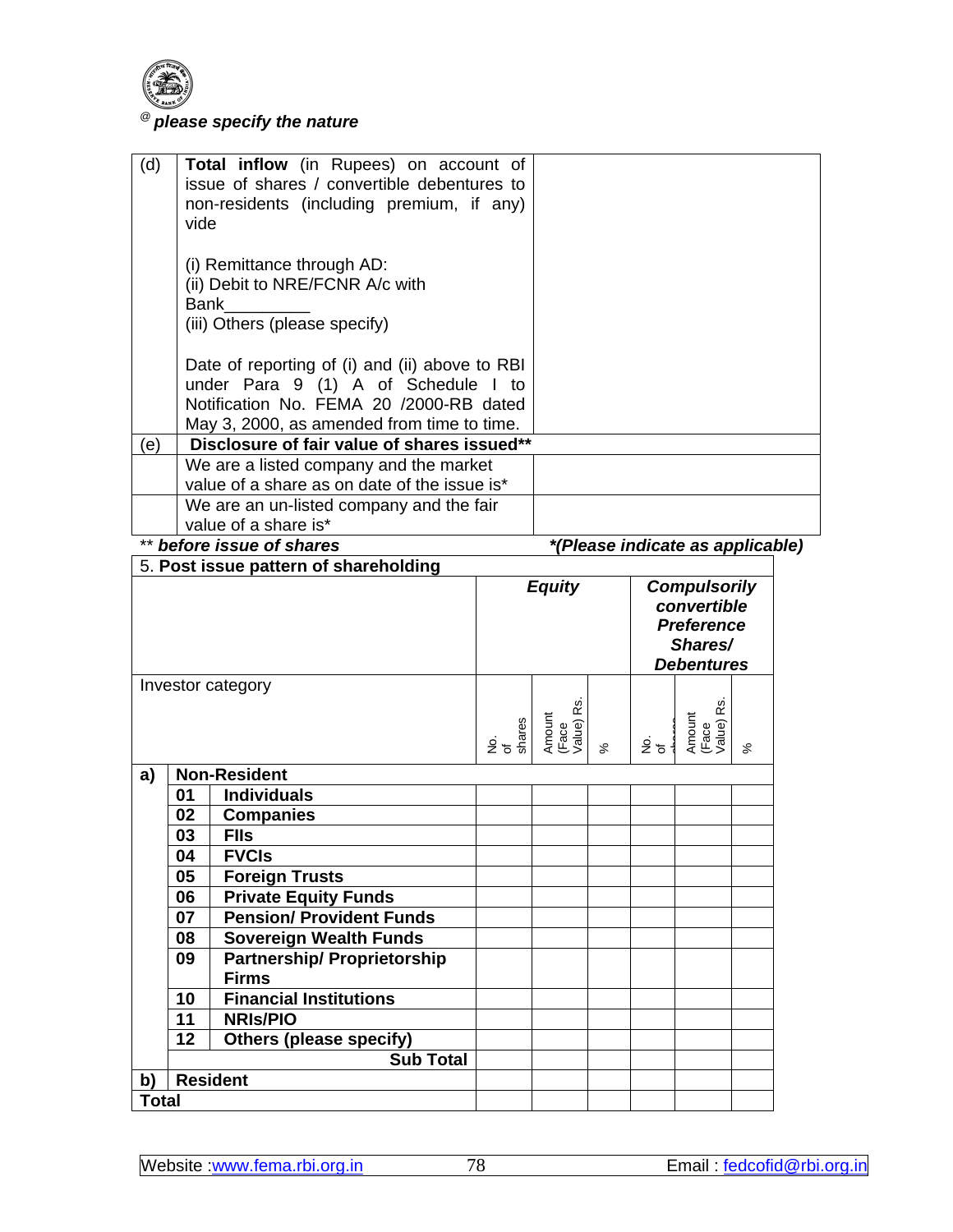

## **DECLARATION TO BE FILED BY THE AUTHORISED REPRESENTATIVE OF THE INDIAN COMPANY:** *(Delete whichever is not applicable and authenticate)*

We hereby declare that:

1. We comply with the procedure for issue of shares / convertible debentures as laid down under the FDI scheme as indicated in Notification No. FEMA 20/2000-RB dated 3<sup>rd</sup> May 2000, as amended from time to time.

2. The investment is within the sectoral cap / statutory ceiling permissible under the Automatic Route of RBI and we fulfill all the conditions laid down for investments under the Automatic Route namely (strike off whichever is not applicable).

a) Foreign entity/entities—(other than individuals), to whom we have issued shares have existing joint venture or technology transfer or trade mark agreement in India in the same field and Conditions stipulated at Para 4.2 of Consolidated FDI policy Circular of Government of India have been complied with.

### **OR**

 Foreign entity/entities—(other than individuals), to whom we have issued shares do not have any existing joint venture or technology transfer or trade mark agreement in India in the same field.

For the purpose of the 'same' field, 4 digit NIC 1987 code would be relevant.

b) We are not an Industrial Undertaking manufacturing items reserved for small sector.

#### **OR OR**

 We are an Industrial Undertaking manufacturing items reserved for small sector and the investment limit of 24 % of paid-up capital has been observed/ requisite approvals have been obtained.

c) Shares issued on rights basis to non-residents are in conformity with Regulation 6 of the RBI Notification No FEMA 20/2000-RB dated  $3<sup>rd</sup>$  May 2000, as amended from time to time.

#### **OR**

Shares issued are bonus.

#### **OR**

Shares have been issued under a scheme of merger and amalgamation of two or more Indian companies or reconstruction by way of de-merger or otherwise of an Indian company, duly approved by a court in India.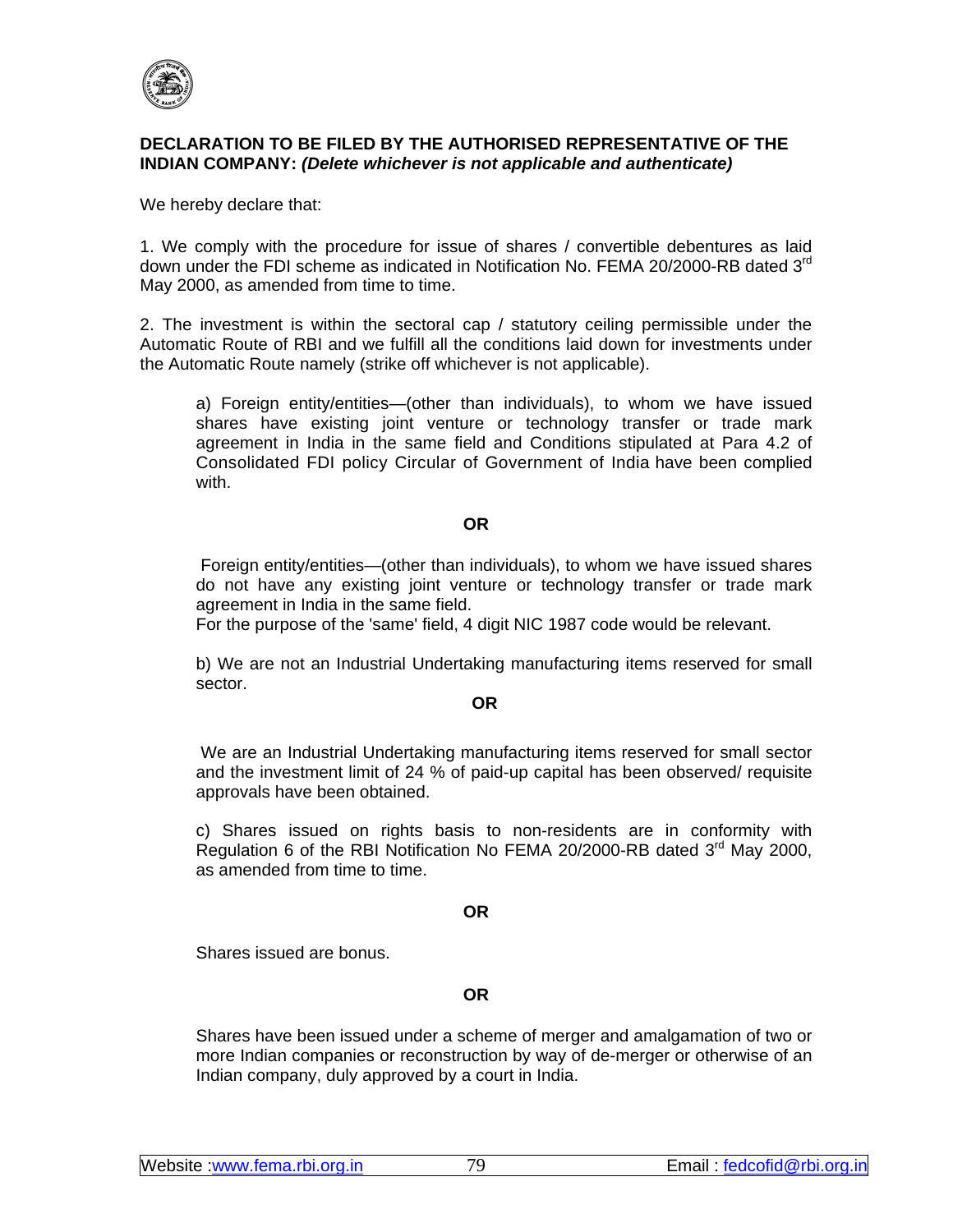

Shares are issued under ESOP and the conditions regarding this issue have been satisfied

3. Shares have been issued in terms of SIA /FIPB approval No. dated  $\Box$ 

4. We enclose the following documents in compliance with Paragraph 9 (1) (B) of Schedule 1 to Notification No. FEMA 20/2000-RB dated May 3, 2000:

- (i) A certificate from our Company Secretary certifying that
	- (a) all the requirements of the Companies Act, 1956 have been complied with;
	- (b) terms and conditions of the Government approval, if any, have been complied with;
	- (c) the company is eligible to issue shares under these Regulations; and
	- (d) the company has all original certificates issued by authorised dealers in India evidencing receipt of amount of consideration in accordance with paragraph 8 of Schedule 1 to Notification No. FEMA 20/2000-RB dated May 3, 2000.
- (ii) A certificate from Statutory Auditors / SEBI registered Category I Merchant Banker / Chartered Accountant indicating the manner of arriving at the price of the shares issued to the persons resident outside India.

5. Unique Identification Numbers given for all the remittances received as consideration for issue of shares/ convertible debentures (details as above), by Reserve Bank.

|                         | R |  |  |  |  |  |  |
|-------------------------|---|--|--|--|--|--|--|
|                         |   |  |  |  |  |  |  |
|                         | R |  |  |  |  |  |  |
|                         |   |  |  |  |  |  |  |
| (Name in Block Letters) |   |  |  |  |  |  |  |
|                         |   |  |  |  |  |  |  |
| Place:                  |   |  |  |  |  |  |  |
| Date:                   |   |  |  |  |  |  |  |

(\* To be signed by Managing Director/Director/Secretary of the Company)